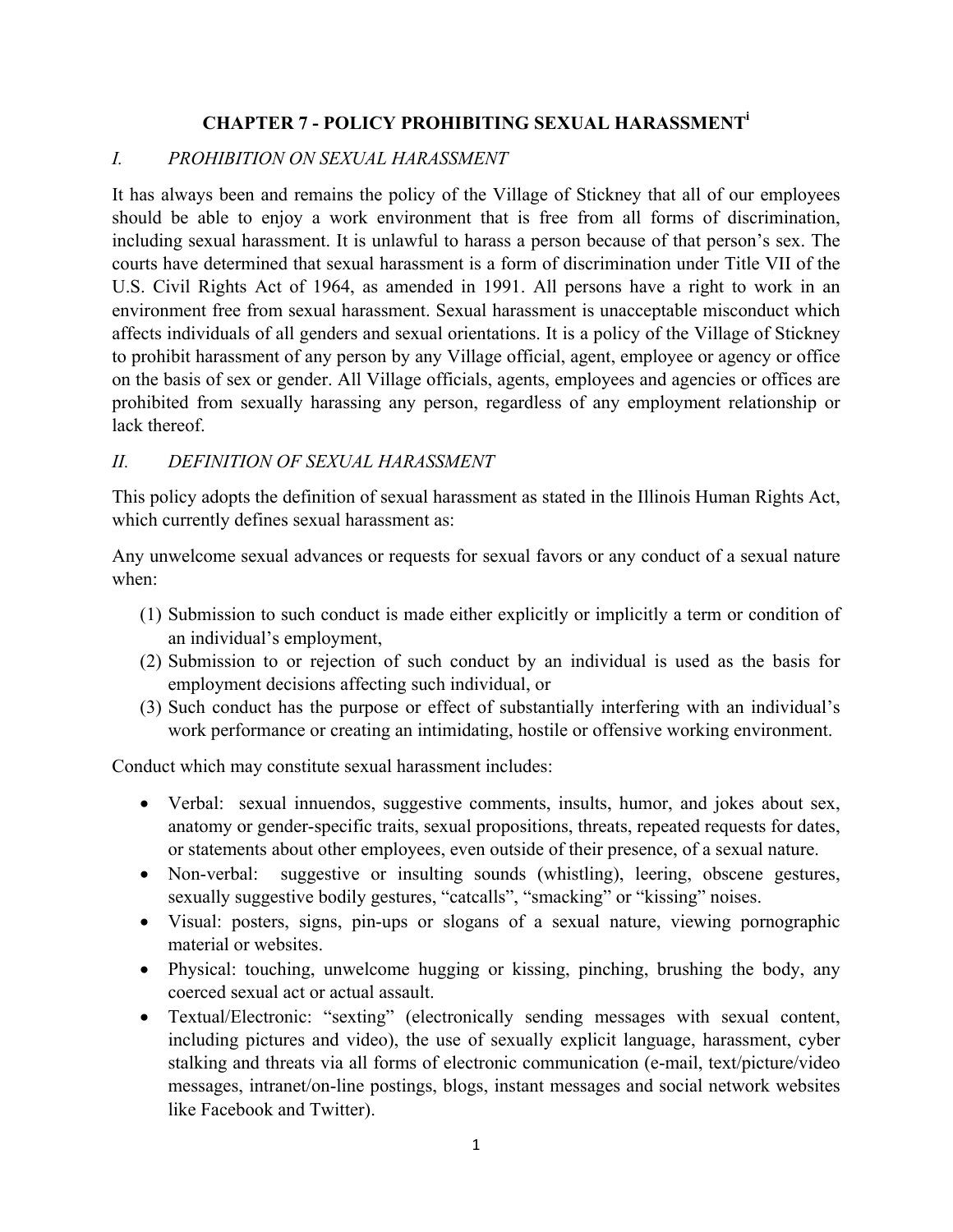The most severe and overt forms of sexual harassment are easier to determine. On the other end of the spectrum, some sexual harassment is more subtle and depends, to some extent, on individual perception and interpretation. The courts will assess sexual harassment by a standard of what would offend a "reasonable person."

# *III. PROCEDURE FOR REPORTING AN ALLEGATION OF SEXUAL HARASSMENT*

An employee who either observes sexual harassment or believes herself/himself to be the object of sexual harassment should deal with the incident(s) as directly and firmly as possible by clearly communicating her/his position to the offending employee, and her/his immediate supervisor. It is not necessary for sexual harassment to be directed at the person making the report.

Any employee may report conduct which is believed to be sexual harassment, including the following:

- *Electronic/Direct Communication*. If there is sexual harassing behavior in the workplace, the harassed employee should directly and clearly express her/his objection that the conduct is unwelcome and request that the offending behavior stop. The initial message may be verbal. If subsequent messages are needed, they should be put in writing in a note or a memo.
- *Contact with Supervisory Personnel*. At the same time direct communication is undertaken, or in the event the employee feels threatened or intimidated by the situation, the problem must be promptly reported to the immediate supervisor of the person making the report, a department head, a director of human resources, an ethics officer, the city manager or administrator, or the chief executive officer of the Village.

The employee experiencing what he or she believes to be sexual harassment must not assume that the employer is aware of the conduct. If there are no witnesses and the victim fails to notify a supervisor or other responsible officer, the Village will not be presumed to have knowledge of the harassment.

• *Resolution Outside the Village.* The purpose of this policy is to establish prompt, thorough and effective procedures for responding to every report and incident so that problems can be identified and remedied by the Village. However, all Village employees have the right to contact the Illinois Department of Human Rights (IDHR) or the Equal Employment Opportunity Commission (EEOC) for information regarding filing a formal complaint with those entities. An IDHR complaint must be filed within 180 days of the alleged incident(s) unless it is a continuing offense. A complaint with the EEOC must be filed within 300 days.

Documentation of any incident may be submitted with any report (what was said or done, the date, the time and the place), including, but not limited to, written records such as letters, notes, memos and telephone messages.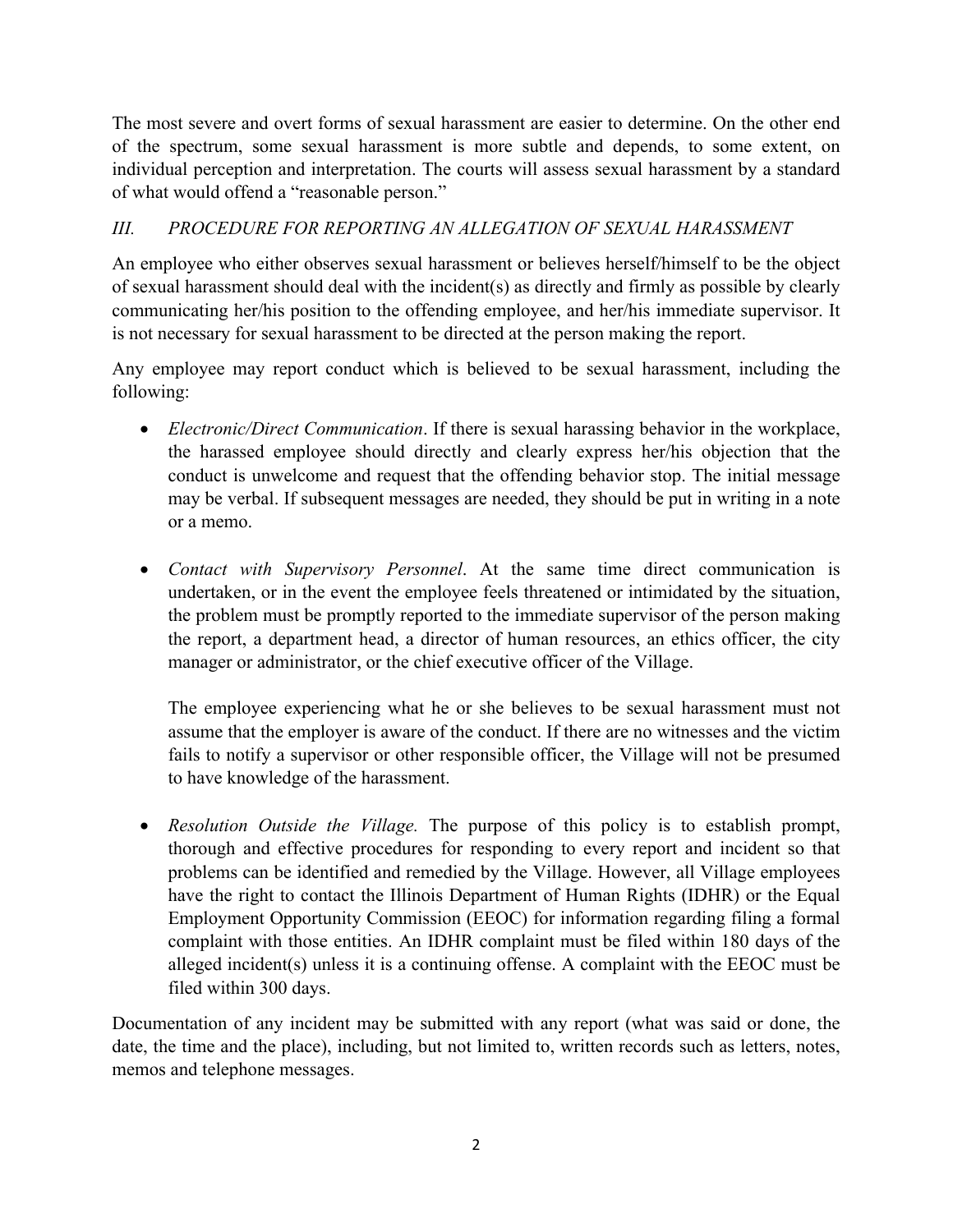All allegations, including anonymous reports, will be accepted and investigated regardless of how the matter comes to the attention of the Village. However, because of the serious implications of sexual harassment charges and the difficulties associated with their investigation and the questions of credibility involved, the claimant's willing cooperation is a vital component of an effective inquiry and an appropriate outcome.

# *IV. PROHIBITION ON RETALIATION FOR REPORTING SEXUAL HARASSMENT ALLEGATIONS*

No Village official, agency, employee or agency or office shall take any retaliatory action against any Village employee due to a Village employee's:

- 1. Disclosure or threatened disclosure of any violation of this policy,
- 2. The provision of information related to or testimony before any public body conducting an investigation, hearing or inquiry into any violation of this policy, or
- 3. Assistance or participation in a proceeding to enforce the provisions of this policy.

For the purposes of this policy, retaliatory action means the reprimand, discharge, suspension, demotion, denial of promotion or transfer, or change in the terms or conditions of employment of any Village employee that is taken in retaliation for a Village employee's involvement in protected activity pursuant to this policy.

No individual making a report will be retaliated against even if a report made in good faith is not substantiated. In addition, any witness will be protected from retaliation.

Similar to the prohibition against retaliation contained herein, the State Officials and Employees Ethics Act (5 ILCS 430/15-10) provides whistleblower protection from retaliatory action such as reprimand, discharge, suspension, demotion, or denial of promotion or transfer that occurs in retaliation for an employee who does any of the following:

- 1. Discloses or threatens to disclose to a supervisor or to a public body an activity, policy, or practice of any officer, member, State agency, or other State employee that the State employee reasonably believes is in violation of a law, rule, or regulation,
- 2. Provides information to or testifies before any public body conducting an investigation, hearing, or inquiry into any violation of a law, rule, or regulation by any officer, member, State agency or other State employee, or
- 3. Assists or participates in a proceeding to enforce the provisions of the State Officials and Employees Ethics Act.

Pursuant to the Whistleblower Act (740 ILCS 174/15(a)), an employer may not retaliate against an employee who discloses information in a court, an administrative hearing, or before a legislative commission or committee, or in any other proceeding, where the employee has reasonable cause to believe that the information discloses a violation of a State or federal law, rule, or regulation. In addition, an employer may not retaliate against an employee for disclosing information to a government or law enforcement agency, where the employee has reasonable cause to believe that the information discloses a violation of a State or federal law, rule, or regulation. (740 ILCS 174/15(b)).